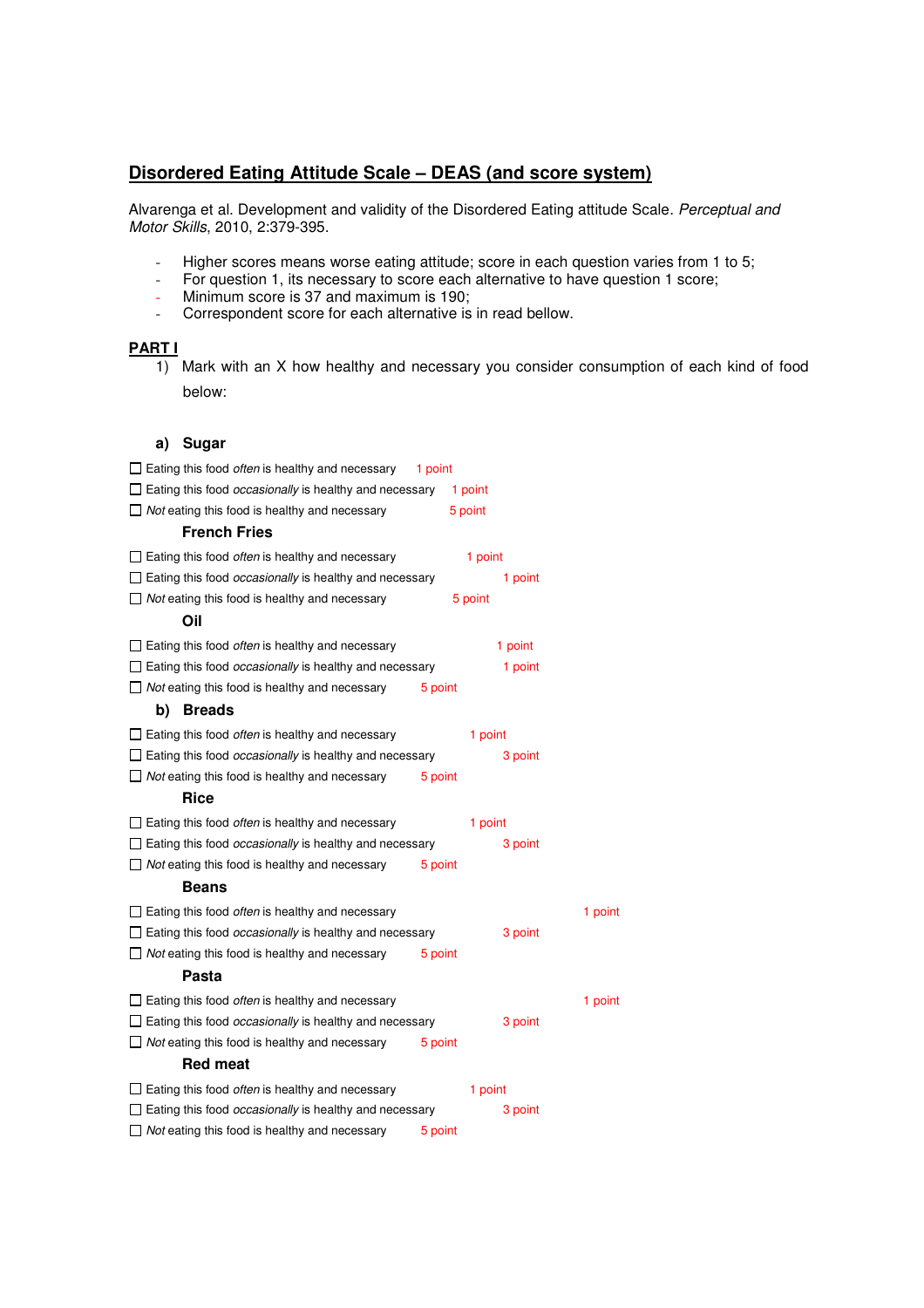#### **Whole milk**

| $\Box$ Eating this food <i>often</i> is healthy and necessary                | 1 point |         |
|------------------------------------------------------------------------------|---------|---------|
| $\Box$ Eating this food <i>occasionally</i> is healthy and necessary 3 point |         |         |
| $\Box$ Not eating this food is healthy and necessary                         | 5 point |         |
| <b>Cheese</b>                                                                |         |         |
| $\Box$ Eating this food <i>often</i> is healthy and necessary                |         | 1 point |
| $\Box$ Eating this food <i>occasionally</i> is healthy and necessary         |         | 3 point |
| $\Box$ Not eating this food is healthy and necessary                         | 5 point |         |
| c) Vegetables                                                                |         |         |
| $\Box$ Eating this food <i>often</i> is healthy and necessary                |         | 1 point |
| $\Box$ Eating this food <i>occasionally</i> is healthy and necessary         |         | 3 point |
| $\Box$ Not eating this food is healthy and necessary                         | 5 point |         |
| <b>Fruits</b>                                                                |         |         |
| $\Box$ Eating this food <i>often</i> is healthy and necessary                |         | 1 point |
| $\Box$ Eating this food <i>occasionally</i> is healthy and necessary         |         | 3 point |
| $\Box$ Not eating this food is healthy and necessary                         | 5 point |         |
| White meat                                                                   |         |         |
| $\Box$ Eating this food <i>often</i> is healthy and necessary                |         | 1 point |
| $\Box$ Eating this food <i>occasionally</i> is healthy and necessary         |         | 3 point |
| $\Box$ Not eating this food is healthy and necessary                         | 5 point |         |
|                                                                              |         |         |
| 2) Do you feel pleasure when you eat?                                        |         |         |
| l INo.<br>Yes. 1 point<br>5 point                                            |         |         |
|                                                                              |         |         |

3) Does eating ever feel unnatural to you?

Yes. 5 point No. 1 point

4) Have you ever spent one or more days without eating or having only liquids because you believed you could lose weight?

 $\Box$  Yes. 5 point  $\Box$  No. 1 point

5) Do you count the calories of everything you eat?  $\Box$  Yes. 5 point  $\Box$  No. 1 point

6) Do you enjoy the feeling of an empty stomach?  $\Box$  Yes. 5 point  $\Box$  No. 1 point

7) Do you "skip" meals to avoid putting on weight?  $\Box$  Yes. 5 point  $\Box$  No. 1 point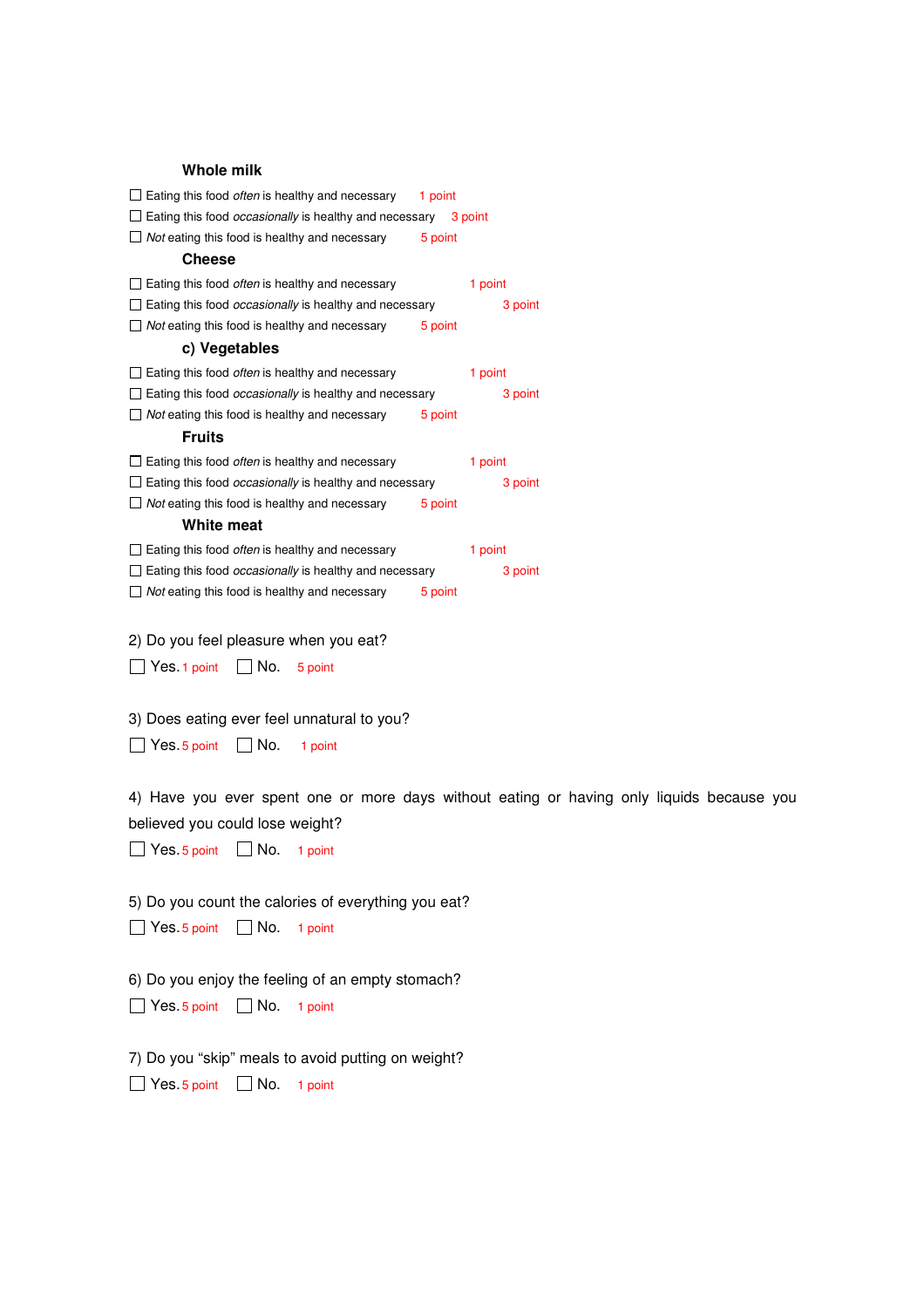| 8) Does eating make you feel "dirty"?                                                              |
|----------------------------------------------------------------------------------------------------|
| $\Box$ Yes. 5 point $\Box$ No. 1 point                                                             |
| 9) Do you have good memories related to food?                                                      |
| $\Box$ Yes. 1 point $\Box$ No.<br>5 point                                                          |
| 10) Would you like to not need to eat?                                                             |
| $\Box$ Yes. 5 point<br>$\Box$ No. 1 point                                                          |
| 11) Do you believe that it is normal to eat sometimes just because you are sad, upset or bored?    |
| $\Box$ Yes. 1 point<br>$\Box$ No.                                                                  |
| 12) When you eat more than usual, what is your behavior afterwards?                                |
| Restart eating as usual. 1 point                                                                   |
| $\Box$ Assume you have lost control and keep eating even more. 3 point                             |
| Decide to go on a diet to compensate. 3 point<br>$\perp$                                           |
| □ Use some kind of compensation, such as physical activity, vomiting, laxatives and diuretics. $5$ |

point

## **PART II**

| All question (13 to 25) score in the same way: |
|------------------------------------------------|
| Always $=$ 5 points                            |
| Usually = $4$ points                           |
| Often $=$ 3 points                             |
| Sometimes $= 2$ points                         |
| Rarely/never = 1 points                        |
|                                                |

13) I feel guilty when I eat something that I thought I should not eat for some reason.

□ Always □ Usually □ Often □ Sometimes □ Rarely/Never

14) I quit eating a kind of food if I find out it has more calories than I thought.

□ Always □ Usually □ Often □ Sometimes □ Rarely/Never

15) I worry all the time about what I am going to eat, how much to eat, how to prepare food and whether I should eat or not.

|  |  |  |  |  | □ Always □ Usually □ Often □ Sometimes □ Rarely/Never |
|--|--|--|--|--|-------------------------------------------------------|
|--|--|--|--|--|-------------------------------------------------------|

16) I worry about how much a certain kind of food or meal will make me gain weight.

 $\Box$  Always  $\Box$  Usually  $\Box$  Often  $\Box$  Sometimes  $\Box$  Rarely/Never